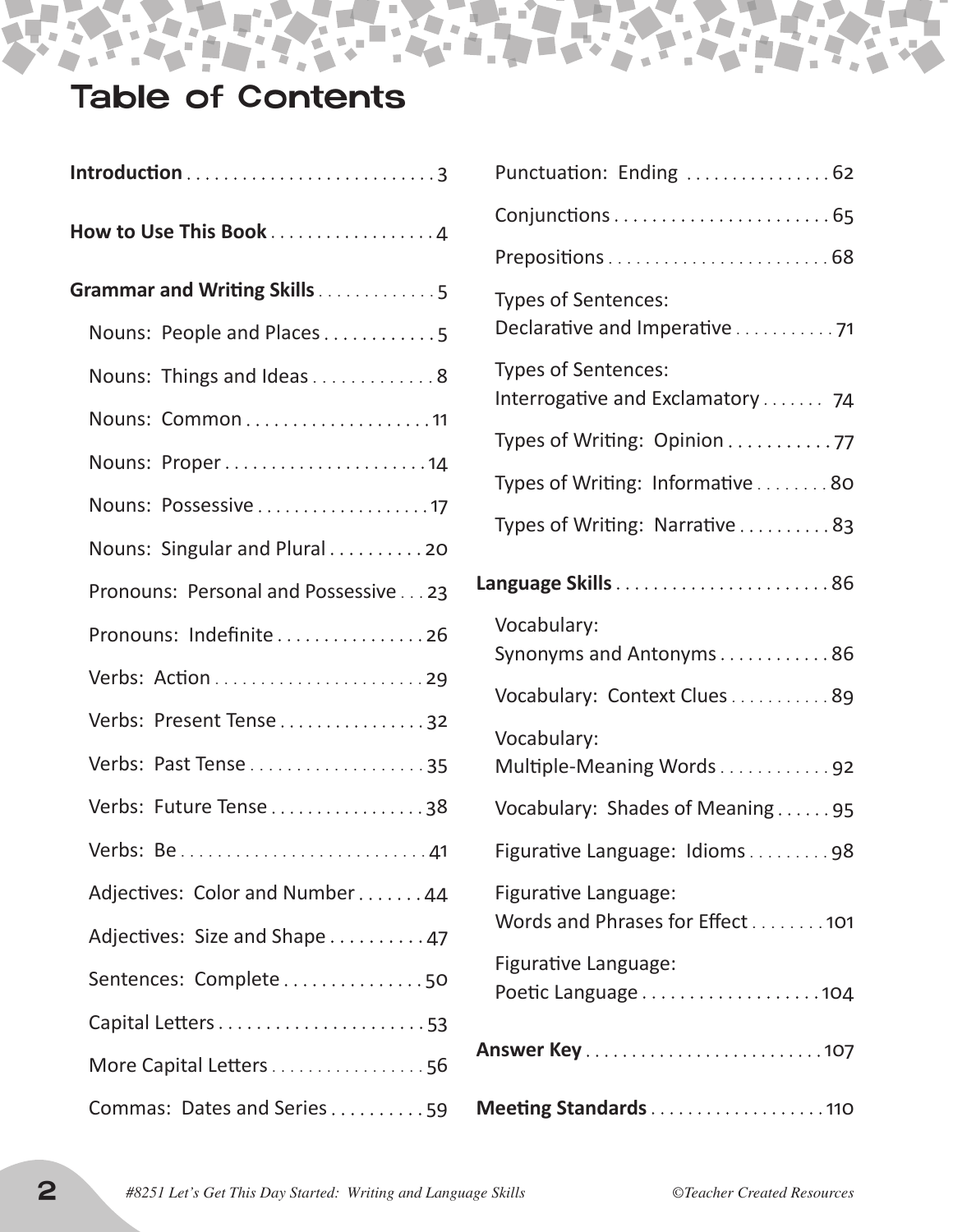### Introduction

Writing and language skills help us communicate with one another. Students need guidance, assistance, and practice to develop these particular skills. *Let's Get This Day Started: Writing and Language Skills* explicitly teaches specific writing and grammar concepts as well as language skills. In a diverse society, students do not always have opportunities to hear and learn English from seeing and hearing language used correctly in context. In addition, language and its use change as new technology impacts the ways in which people communicate. We are all English learners, whether as native speakers or second-language novices. Explicit language instruction helps students acquire specific skills that contribute positively to their academic learning and effective communication with others.

There are two main sections in this book. In both sections, students will practice grammar and language skills with peers in whole-group, small-group, and partner settings and then apply it to their own writing.

The first part teaches grammar and writing skills that enable students to write more effectively. The goal of effective writing is to engage readers in such a way that they comprehend and respond to what they read. In these units, students study how correct use of grammar results in effective writing.

The second part introduces vocabulary skills, including figurative language. These skills encourage students to use grade-level-appropriate general-academic and domain-specific vocabulary in their reading, writing, speaking, and listening. Vocabulary skills help students better understand how language works in a variety of contexts. As they practice and develop these skills, students grasp differences in style and meaning to increase their reading and listening comprehension, as well as writing abilities.

Each unit presents the focus concept to students through explanation, examples, and activities. The concepts presented generally follow the scope and sequence of the Common Core State Standards Initiative, which seeks to provide students with the knowledge and skills they need to be successful in college, career, and life.

Activities within each unit focus on a specific theme. Students will write about gradelevel-appropriate, relevant topics of interest. These topics were gathered from current news and events, popular culture, and themes in child development.

The skills covered in *Let's Get This Day Started: Writing and Language Skills* are used and needed every day. Help your children or students master these skills, as they will use them throughout the rest of their educational careers and lives.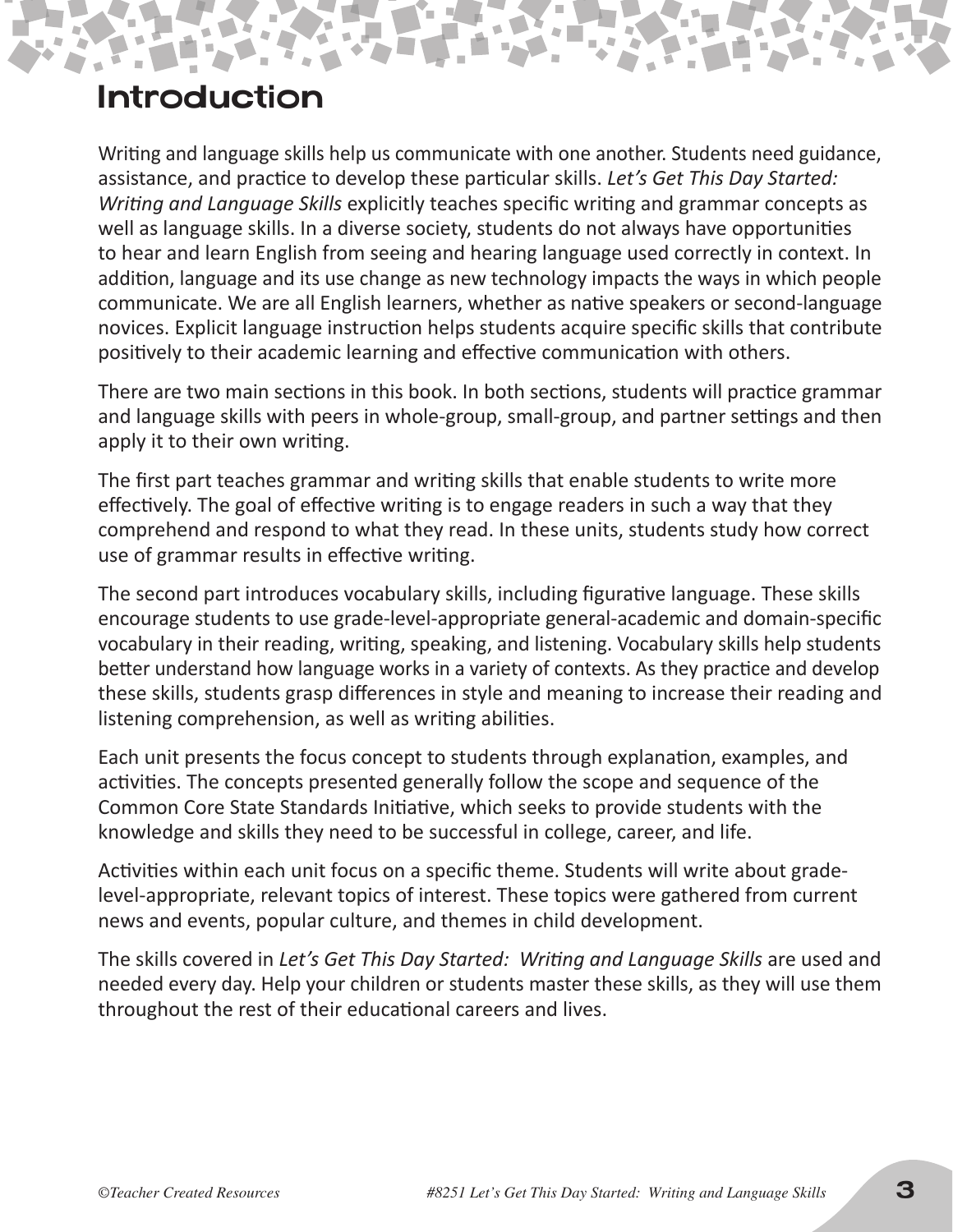### How to Use This Book

Each unit has three sections. The first is *Learn*, a lesson page addressed to students. This page introduces a grammar, writing, or language skill through observation and activities designed to engage students. Any new, related vocabulary is also introduced. (Students may need help pronouncing these new words.) In many cases, students participate in a wholeclass activity during this part of the lesson. These activities provide scaffolding and support for students as they begin their initial practice of the skill.



| <b>Grammar and Writing Skills</b><br>Name:                                                                                                                                                   |
|----------------------------------------------------------------------------------------------------------------------------------------------------------------------------------------------|
| Nouns: Possessive                                                                                                                                                                            |
| 1. Draw your pet. If you do not have a pet, draw your friend's pet. Or, draw a pet<br>you would like to have. Use a separate piece of paper.                                                 |
| 2. What does the pet have? Does the pet have a collar? Does the pet have food?<br>These are things the pet owns. List things the pet owns on the lines. Add these<br>things to your drawing. |
|                                                                                                                                                                                              |
| 3. Cover the words with sticky notes or tape a piece of paper over each word.<br>4. Trade papers with a partner.                                                                             |
| 5. Look only at your partner's drawing. What things do you think the pet owns?<br>6. Write sentences to guess what the pet owns. Use possessive nouns.                                       |
|                                                                                                                                                                                              |
|                                                                                                                                                                                              |
|                                                                                                                                                                                              |
|                                                                                                                                                                                              |
| 7. Share your sentences with your partner. Then check the words your partner<br>wrote under the sticky notes. How many did you guess correctly?                                              |
| 18<br>#8251 Let's Get This Day Started: Writing and Lawrence Skills<br>OTeacher Created Resources                                                                                            |

*Practice* continues in the second part of the lesson. Students work collaboratively in whole-group, small-group, or partner activities, which gives them continued guidance and support.

The third page in each unit, *Your Turn*, has two parts: *Write* and *Reflect*. *Your Turn* presents one or more writing prompts for students to practice the skill independently. After students incorporate the skill into their writing, they reflect on their learning individually or with a partner. The reflection activity

provides students with the opportunity to review, confirm, and reinforce their learning and its application in their writing. The additional practice and implementation will help them remember what they have learned.

Some units incorporate photographs into student activities. These add a realistic element to the writing prompts and engage students by providing a real-life connection for their learning. When making photocopies of activity pages, it is best to use the photo setting so the images are easier to see. You may wish to supplement other activities with related photographs or other visual aids. Plan to preview each lesson; some units include a teacher icon. This icon  $\blacksquare$  indicates that the lesson needs additional teacher preparation.

Answers for some of the units in this book can be found in the Answer Key on pages 107–109. In addition to specific answers for some student activities, the Answer Key also provides suggested answers for some of the teacher-led (icon) activities.

All of the activities in the *Let's Get This Day Started* series have been aligned to the Common Core State Standards (CCSS). A correlations chart is included on pages 110–112.

| Nouns: Possessive                                                                                                                      |                                                                                                                                                                   |
|----------------------------------------------------------------------------------------------------------------------------------------|-------------------------------------------------------------------------------------------------------------------------------------------------------------------|
| <b>WRITE</b><br>1. What silly or unusual<br>pets would be fun<br>to have? Write your<br>ideas in the outside<br>sections of the circle |                                                                                                                                                                   |
| 2. What things would<br>each pet have? Write<br>vour ideas in the<br>inside sections of<br>the circle                                  |                                                                                                                                                                   |
|                                                                                                                                        | 3. Write a silly story about one of the pets. Maybe the pet goes to a pet show.<br>Maybe the pet takes a trip. Use a separate piece of paper to write your story. |
|                                                                                                                                        | あかめる雪さっかど感わせありがら雪さっかど感わがなりがら雪さっかど感わ                                                                                                                               |
| REFLECT                                                                                                                                | 1. There are three steps to writing a possessive noun. Do you remember the steps?<br>Test yourself. Write the missing words in the sentences.                     |
| $(a)$ Write the n $\qquad \qquad$                                                                                                      |                                                                                                                                                                   |
| (b) Add an a                                                                                                                           |                                                                                                                                                                   |
| C Then write the letter .                                                                                                              |                                                                                                                                                                   |
|                                                                                                                                        | 2. Look at the sentence you and your classmates wrote for Learn #3.                                                                                               |
| 3. Copy the sentence on the lines.                                                                                                     |                                                                                                                                                                   |
|                                                                                                                                        |                                                                                                                                                                   |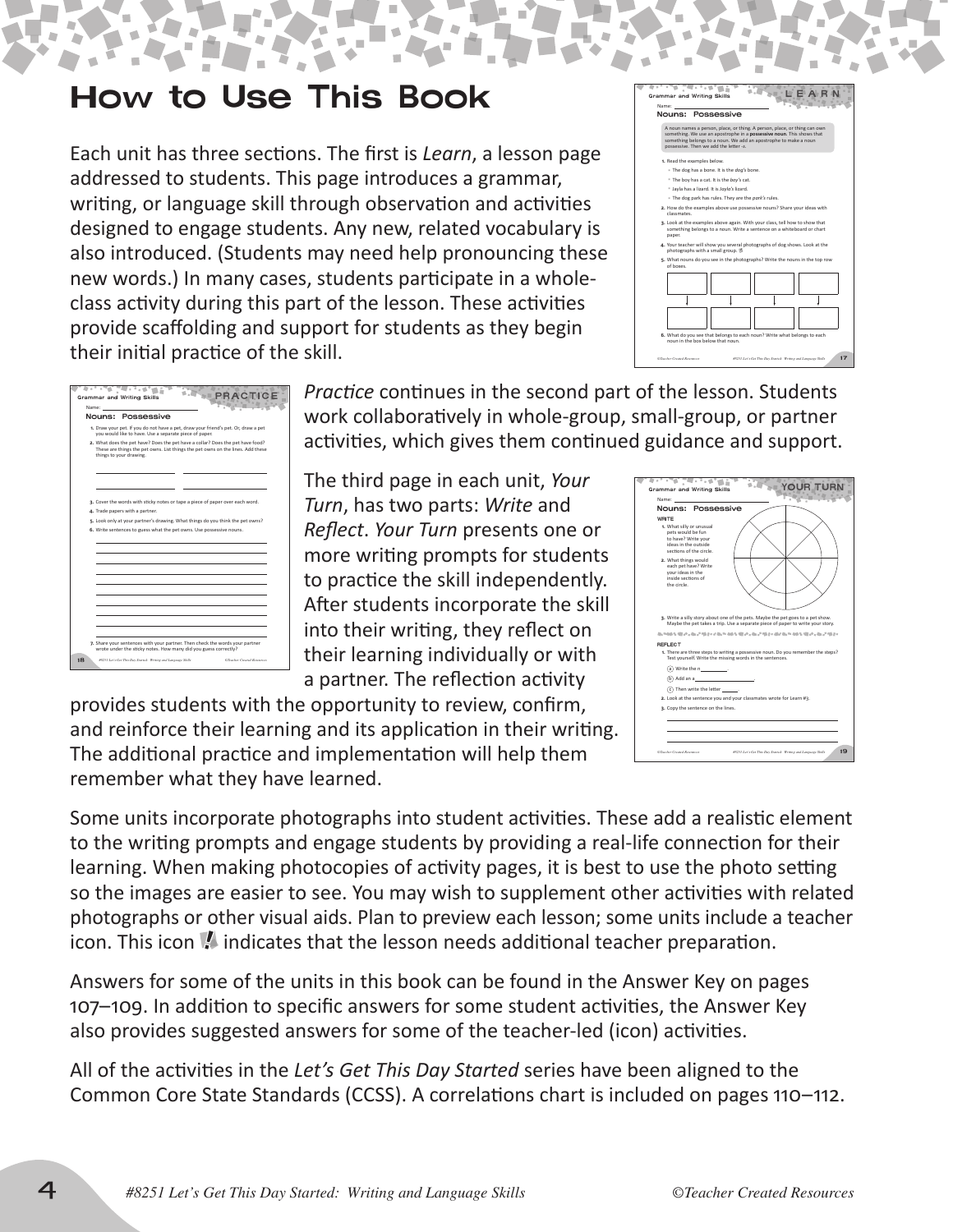### Grammar and Writing Skills

Name:

## Nouns: People and Places

A **noun** can name a person or place. Many nouns name people. A hero is a person. A hero is also a noun. A noun that names a person can show who is doing the action.

**1.** Think about your favorite hero. Circle the nouns that name people who are heroes.

| artist  | doctor | firefighter | winner |
|---------|--------|-------------|--------|
| athlete | father | superstar   | woman  |

- **2.** Name a hero. This word is a noun.
- **3.** Share your noun with the class.

A **noun** can name a person or place. Many nouns name places. A hero may fight for their country. A hero may explore space. A hero may teach students at a school. *Country, space, and school are places.* They are also nouns. Nouns that name places show us where something happens.

Heroes do good or brave things in a place. It might be where they live. It might be in a different place.



- **1.** Talk with classmates about the places where heroes live.
- **2.** Talk about the places where heroes do good or brave things.
- **3.** Work as a class to name places. List nouns that name places on a whiteboard or chart paper.
- **4.** On a separate piece of paper, copy nouns that name places.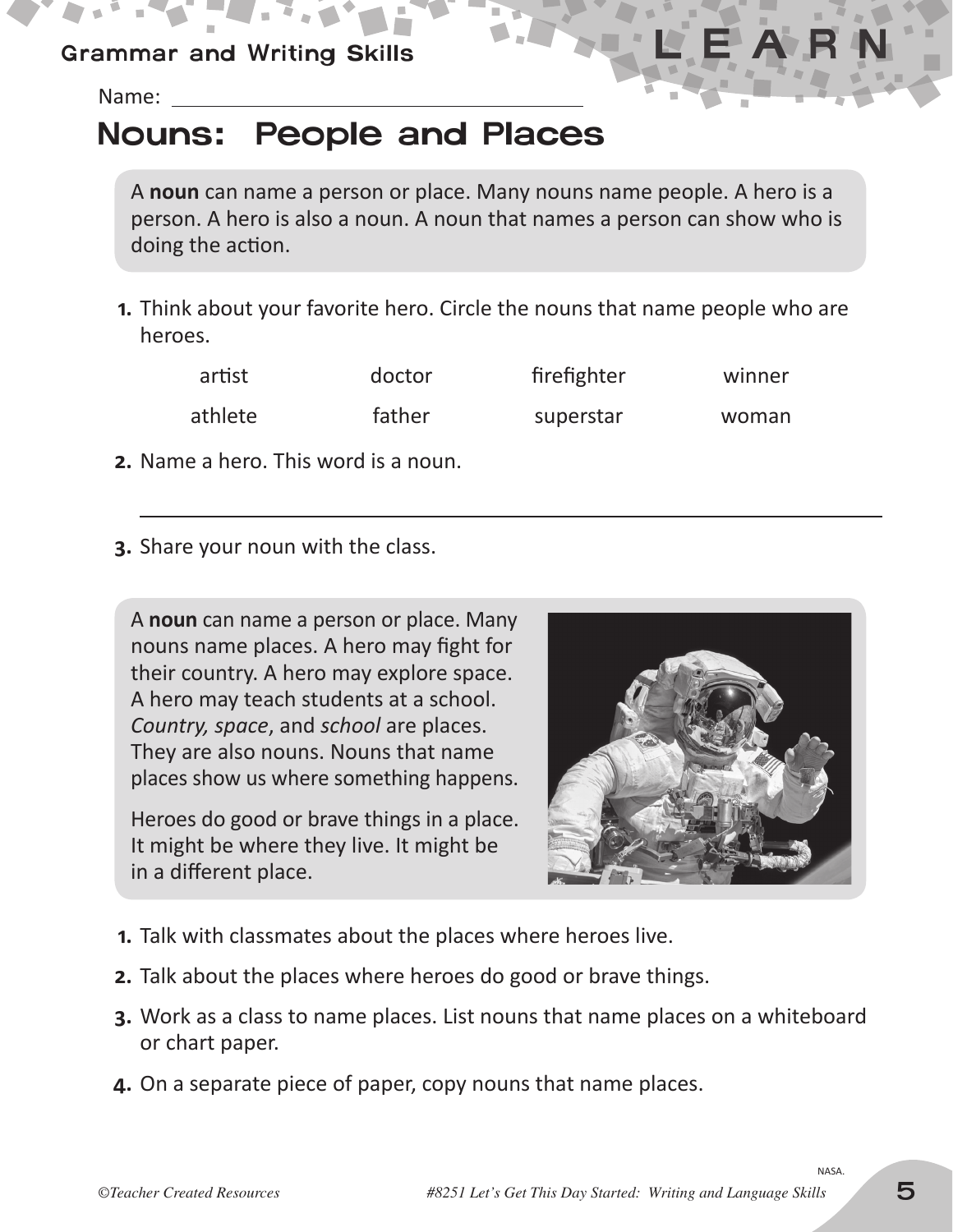#### Grammar and Writing Skills

Name:

# Nouns: People and Places

Heroes often help people in places.

- **1.** Talk with a partner about the people heroes help. Talk with a partner about where heroes help people.
- **2.** In the center triangle, write the name of a hero. The name of the hero is a noun.
- **3.** In the boxes, write the names of people the hero helps. These names are nouns.
- **4.** Write the names of the places where the people in the boxes may need help. Maybe they need help at home. Maybe they need help at work. Write the places in the ovals. These places are nouns.



6 *#8251 Let's Get This Day Started: Writing and Language Skills ©Teacher Created Resources*